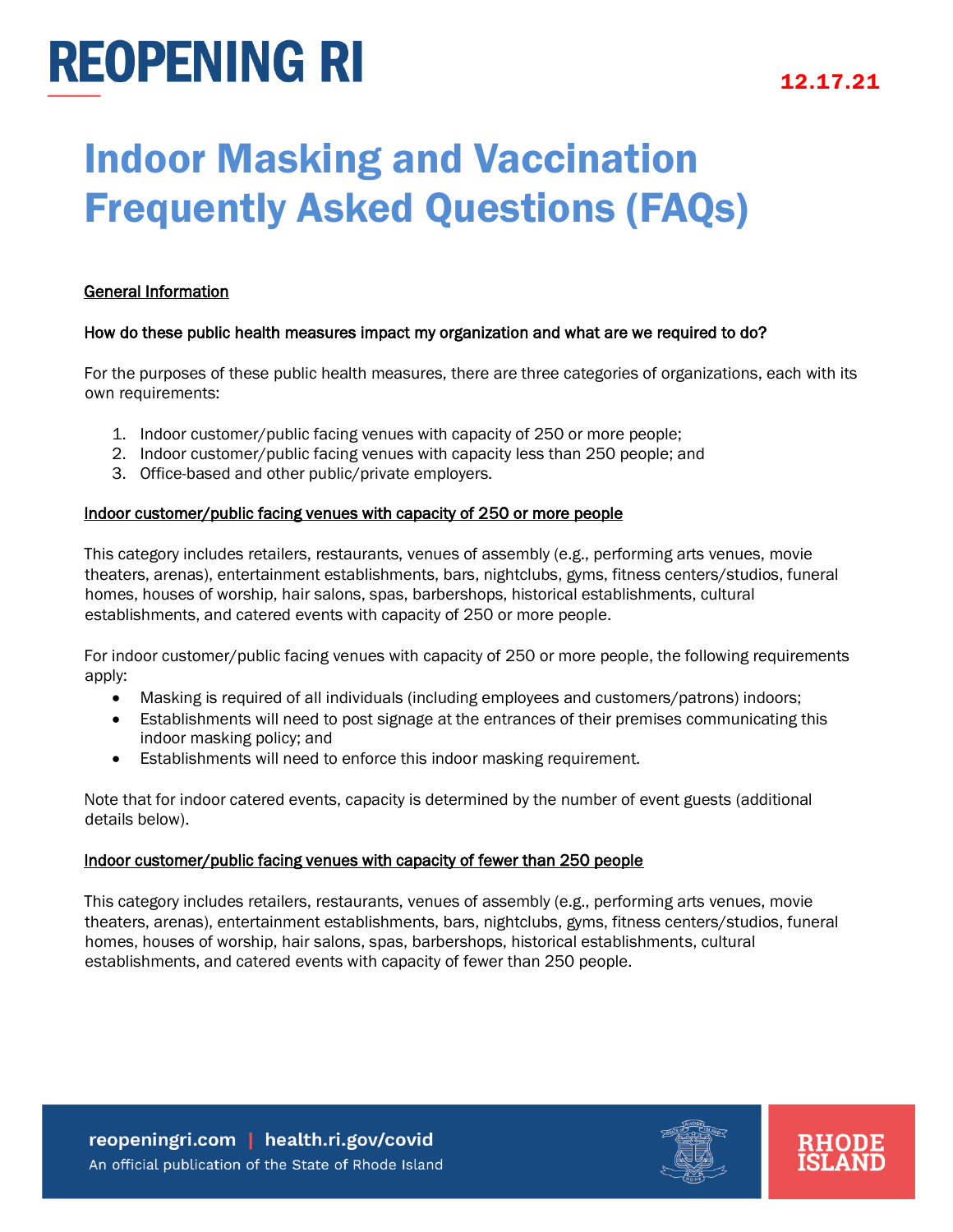For indoor customer/public facing venues with capacity of fewer than 250 people, the following requirements apply:

- Masking is required of all individuals (including employees and customers/patrons) indoors unless they are fully vaccinated. Businesses may choose to implement this requirement through one of the following:
	- o An establishment-wide indoor masking requirement;
	- o An establishment-wide indoor proof of vaccination requirement;
	- $\circ$  Requiring individuals to either show proof of vaccination or wear masks indoors.
- Establishments will need to post signage at the entrances of their premises communicating the policy they choose.
- Establishments will need to enforce the policy they choose.

Note that for indoor catered events, capacity is determined by the number of event guests (additional details below).

### Office-Based Businesses and Other Public/Private Employers

This category includes office-based businesses, manufacturers, construction, and other public/private employers that are not customer/public facing.

For office-based and other public/private employers, the following requirements apply:

- Masking is required of all individuals (including employees and customers/patrons) indoors unless they are fully vaccinated. Businesses may choose to implement this requirement through one of the following:
	- o An establishment-wide indoor masking requirement;
	- o An establishment-wide indoor proof of vaccination requirement;
	- $\circ$  Requiring individuals to either show proof of vaccination or wear masks indoors.
- Establishments will need to post signage at the entrances of their premises communicating the policy they choose.
- Establishments will need to enforce the policy they choose.

### How do I know whether my business or facility has a capacity of 250 or more individuals?

Customer/public-facing establishments (e.g., restaurants, retailers, fitness centers, entertainment establishments, performing arts venues, movie theaters) that are reasonably able to accommodate 250 or more individuals indoors exceeds this 250-person capacity threshold.

For example:

- Seated Establishments/Venues: A seated establishment/venue (e.g., a restaurant, movie theater complex, or performing arts venue) with indoor seating for 250 or more individuals exceeds this 250 person capacity threshold;
- Unseated Establishments/Venues: An unseated establishment/venue may estimate its total capacity by utilizing the assumption that, for every 60 square feet of space, the capacity is one person. Therefore, facilities of 15,000 square feet or more are presumed to have a 250-person capacity or greater. If an establishment/venue is uncertain how to interpret this point, it may contact the Rhode Island Department of Business Regulation (DBR) for guidance by calling 401-889-5550 or submitting a message [here.](https://taskforce.dbr.ri.gov/)

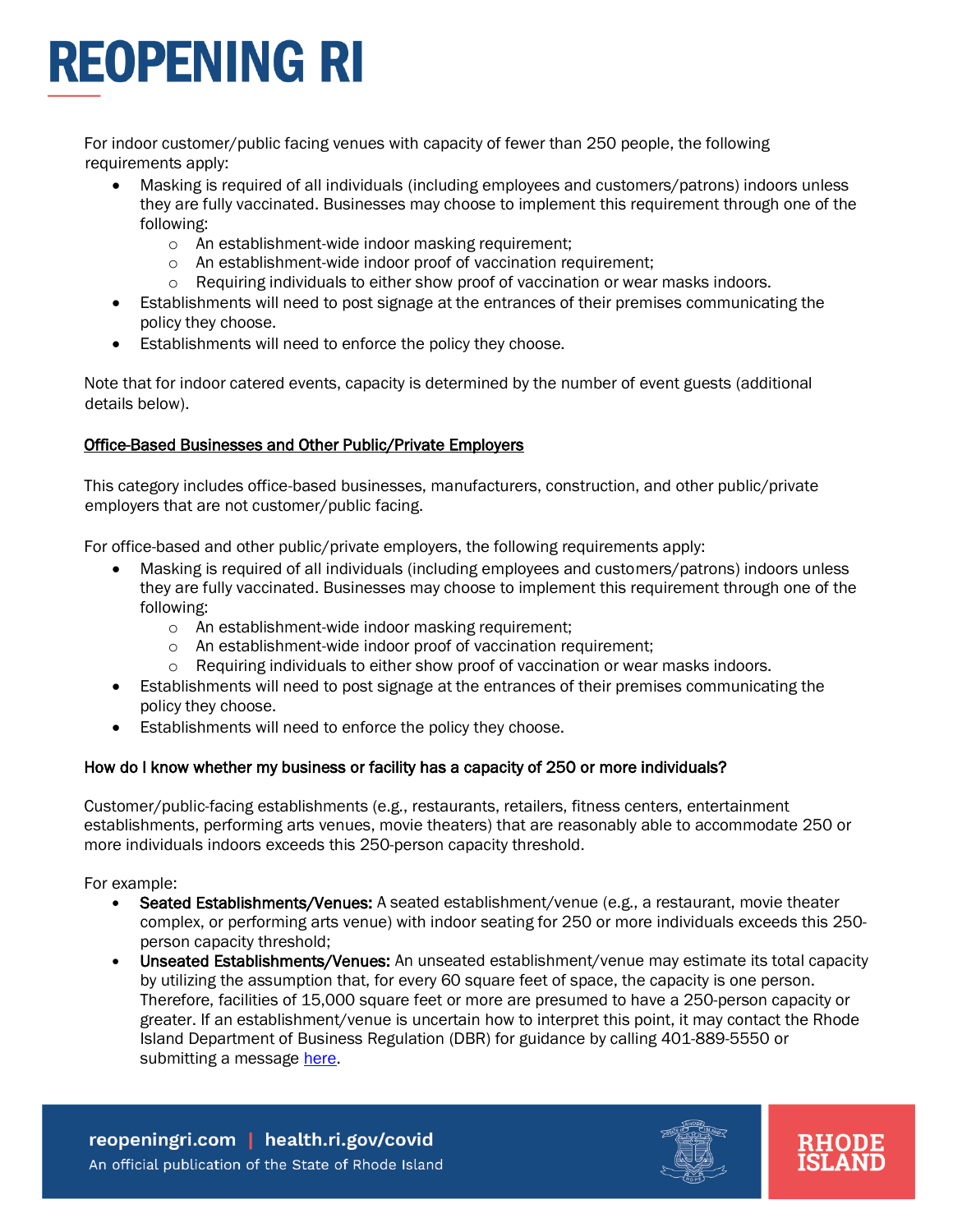• Indoor Catered Events: For indoor catered events (e.g., a wedding), capacity is based upon the number of guests attending the event. In this instance, an indoor catered event with 250 or more attendees exceeds the 250-person capacity threshold (additional details on catered events are included below).

If an establishment would like guidance from the State as to whether they exceed the 250-person capacity threshold, they can contact DBR by calling 401-889-5550 or submitting a message [here.](https://taskforce.dbr.ri.gov/)

#### Do these measures apply to outdoor settings in addition to indoor settings?

These measures only apply to indoor settings (i.e., these measures do not apply to outdoor settings). However, nothing prevents an organization from establishing a more restrictive policy that also applies to outdoor settings.

#### When do these requirements go into effect and how long will they last for?

These requirements will go into effect on Monday, December 20, 2021 and will remain in effect for 30 days. At the end of the 30-day period, these measures will expire unless the Governor decides it is prudent to extend this order for a longer period of time.

#### Are there any individual exemptions that apply to the masking and face covering requirements?

Yes. Exemptions apply for the following:

- Individuals under two years of age;
- Individuals whose health would be damaged by wearing a mask or face cover; or
- Individuals who are developmentally unable to comply, including young children who may not be able to effectively wear a mask or face covering.

Additionally, individuals do not need to wear a mask or face covering when:

- A face covering would impede communication by or with a person who has a hearing impediment;
- Working alone in an office or at a job site, provided if a worker can reasonably expect to interact with or to be approached by customers, co-workers or visitors, the worker must wear a mask or face covering;
- Working in an environment where masking would create a safety hazard;
- Receiving communion, making kiddush or conducting similar religious rituals;
- Speaking to a broadcast, webcast or audience when no person is within six feet of the person speaking;
- Competing in professional or intercollegiate athletic programs, provided the athlete provides proof of vaccination;
- Consuming food or drink;
- Officiating, or participating as a legal party in, a marriage or civil union ceremony;
- Undergoing a medical or dental procedure; or
- Performing live indoors, provided the performer provides proof of vaccination. This provision applies to speaking or presenting at a public event, provided that the speaker/presenter is fully vaccinated. This exemption shall not apply in the K-12 setting.



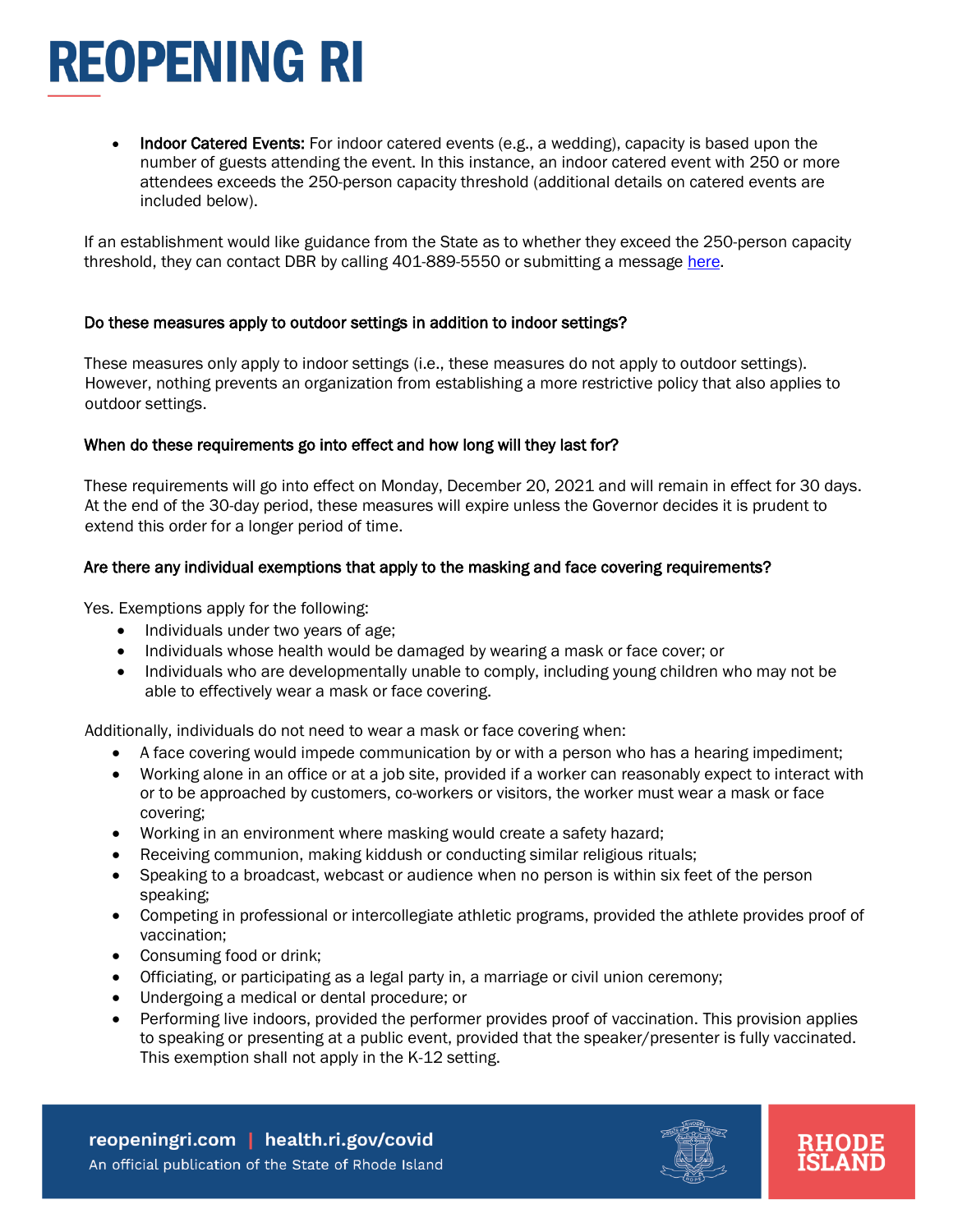#### Can my organization establish a more restrictive policy?

Yes, an organization is allowed to establish a more restrictive policy (e.g., requiring both mask wearing and proof of vaccination for all individuals entering the premises).

#### Information on Vaccination Status, COVID Testing, and Demonstrating Proof of Vaccination or Testing

#### What does it mean to be "fully vaccinated?"

According to current CDC standards, individuals 12 years and older are considered fully vaccinated:

- Two weeks after their second dose of a two-dose series (for Pfizer-BioNTech and Moderna vaccines);
- Two weeks after their single dose of the Johnson & Johnson (Janssen) vaccine; or
- They received another COVID-19 vaccine licensed for use by the United States Food and Drug Administration (FDA) or authorized for emergency use by the World Health Organization (WHO).

A full list of WHO vaccines that are authorized for emergency use can be found [here.](https://extranet.who.int/pqweb/sites/default/files/documents/Status_COVID_VAX_11Nov2021.pdf)

For individuals ages 11 or younger, "fully vaccinated" means proof of one dose of a COVID-19 vaccine authorized for emergency use or licensed for use by FDA or authorized for emergency use by WHO.

#### What are booster doses and are they necessary to be considered fully vaccinated?

A booster dose is a dose of a vaccine that is given to someone who is already vaccinated and received protection from that vaccination, but that protection decreased over time. Currently a booster dose is not necessary for someone to be considered fully vaccinated according to CDC. For more information on vaccinations please visit [COVID-19 Vaccine FAQs | RI COVID-19 Information Portal.](https://covid.ri.gov/vaccination/covid-19-vaccine-faqs)

#### As an individual, how do I demonstrate proof of vaccination?

Individuals can demonstrate proof of vaccination by showing one of the following: (1) a CDC vaccination card, (2) a printed copy or digital photo of a CDC vaccination card, (3) a digital or printed copy of their vaccination record accessed through the Rhode Island COVID-19 Vaccine Portal [\(link\)](https://portal.ri.gov/VaccineRecord/s/), (4) a digital record through the 401Health app (expected to be released soon), or (5) SMART Health Cards issued outside of Rhode Island (e.g., New York State's Excelsior Pass and Excelsior Pass Plus).

#### As a business, how do I verify proof of vaccination?

If an establishment has a policy in place that enables individuals to remove their masks indoors, businesses are required to verify proof of vaccination. Businesses can accept: (1) a CDC vaccination card, (2) a printed copy or digital photo of a CDC vaccination card, (3) a digital or printed copy of their vaccination record accessed through the Rhode Island COVID-19 Vaccine Portal (*link*), (4) a digital record through the 401 Health app, or (5) SMART Health Cards issued outside of Rhode Island (e.g., New York State's Excelsior Pass and Excelsior Pass Plus). Businesses are required to verify that the individual is fully vaccinated (see section above for additional details on what it means to be "fully vaccinated").



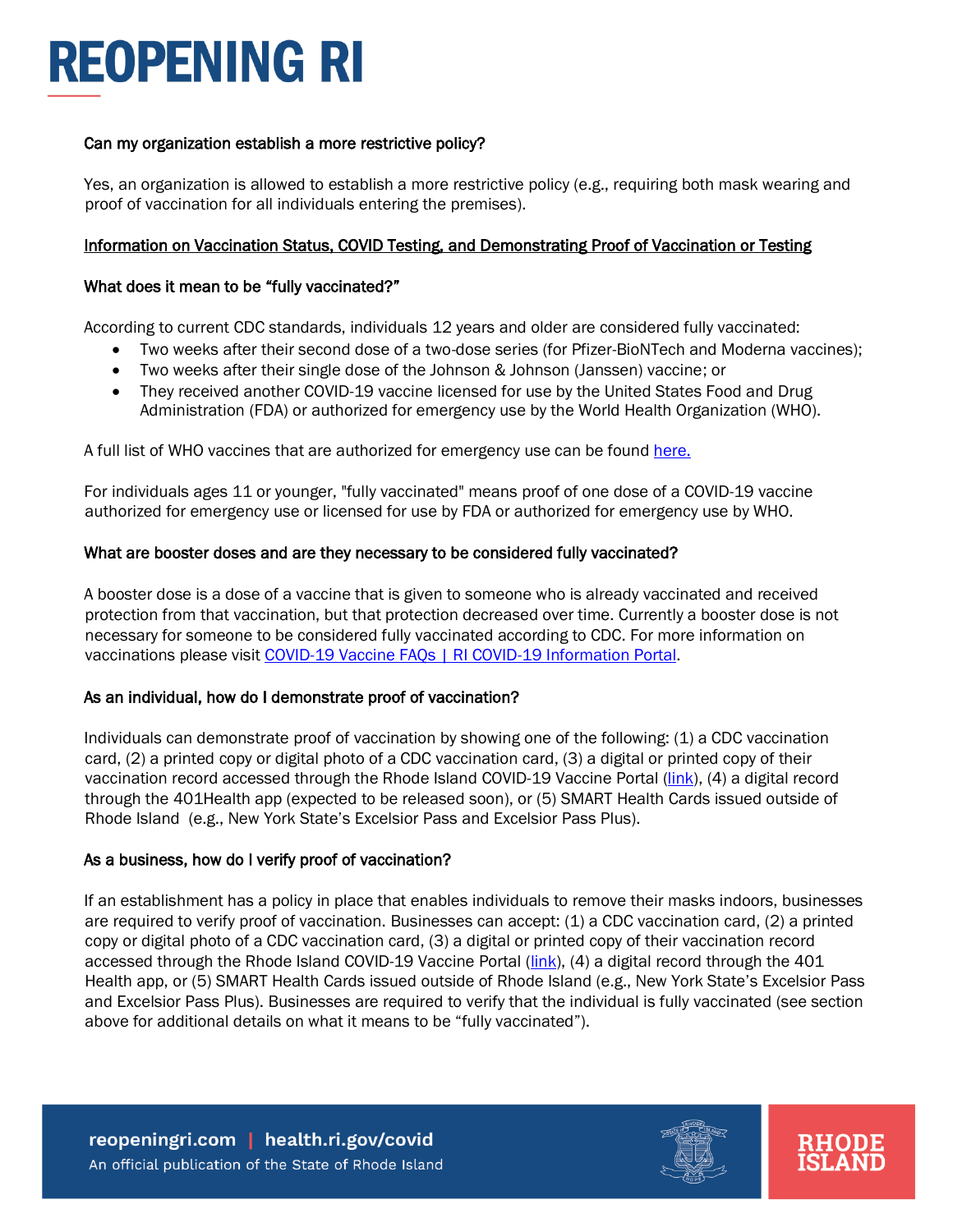#### Industry-Specific Information

### Can individuals remove their masks when eating and drinking?

Yes, individuals can remove their masks when eating and drinking. This applies across all settings (including but not limited to restaurants, performance arts venues, movie theaters, and entertainment establishments).

### Under what circumstances can performers remove their masks?

Performers can remove their masks for indoor performances if all performers are fully vaccinated.

Note that performances taking place in the K-12 setting (e.g., choir, a school performance) must follow the State's regulation requiring masking indoors in schools.

#### Under what circumstances can athletes remove their masks? Does this apply to high school and youth athletes?

For indoor intercollegiate and professional sports, athletes must wear masks unless they are fully vaccinated. For indoor youth and high school sports, athletes must wear masks regardless of their vaccination status. For all outdoor sports, athletes are not required to wear masks.

### How do these public health measures impact indoor catered events?

Indoor catered events (e.g., weddings) fall into two categories: (1) indoor catered events with 250 or more guests and (2) indoor catered events with fewer than 250 guests.

Catered events with 250 or more guests require masking for all individuals regardless of vaccination status.

Catered events with fewer than 250 guests require masking for all individuals unless they are fully vaccinated. Events may choose to implement this requirement through one of the following:

- An event-wide indoor masking requirement;
- An event-wide indoor proof of vaccination requirement;
- Requiring individuals to either show proof of vaccination or wear masks indoors.

Note that the masking exemption for eating and drinking applies to catered events, and there are no restrictions on outdoor catered events.

## How do these public health measures impact transportation?

Individuals are still required to follow applicable federal and State rules on wearing masks in transportation settings including transportation hubs like airports and stations and on public transportation like planes, buses, trains, and boats.